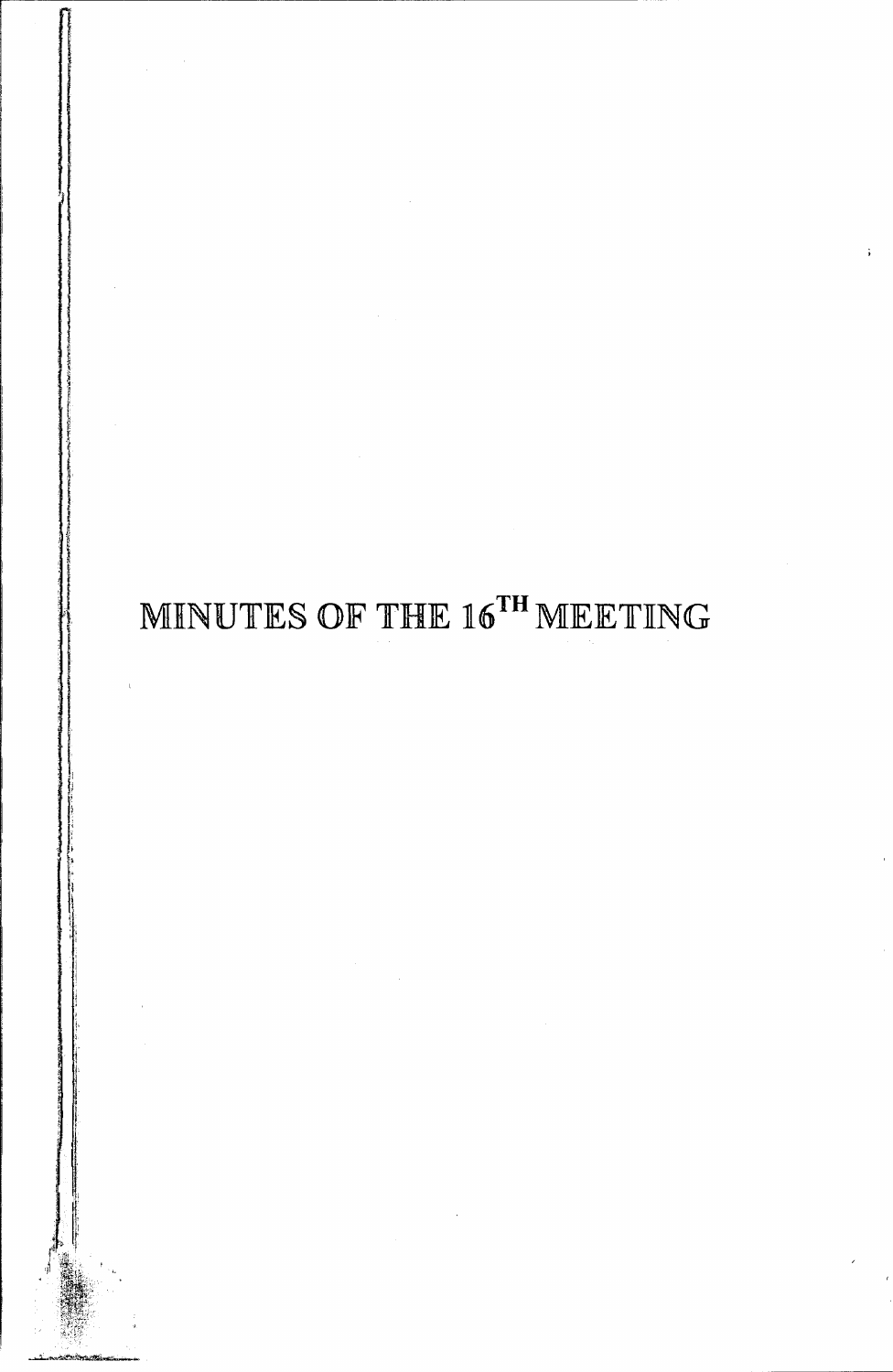# MINISTRY OF HOUSING & WORKS

#### **ISLAMABAD**

MINUTES OF THE 16TH MEETING OF THE EXECUTIVE COMMITTEE OF THE BOAPD OF COVERNORS HELD ON 19-11-1989 IN THE COMMITTEE ROOM OF THE WORKS DIVISION

The 16th Meeting of the Executive Committee of the Board of Governors was held on 19-11-1989 in the Committee Room of the Works Divis Division at 3.00 p.m. The following attended the meeting:

| $a_{\cdot}$    | Mr S A S Ainuddin<br>Additional Secretary<br>Incharge (H&W)                                                                                                       | President | in Chair              |
|----------------|-------------------------------------------------------------------------------------------------------------------------------------------------------------------|-----------|-----------------------|
| b.             | Mr Jalees Ahmad Siddiqui<br>Joint Secretary (Works)                                                                                                               |           | Senior Vice President |
| $\mathsf{C}$ . | Mr. M I Rajput<br>D.G. Pak FWD                                                                                                                                    | Member    |                       |
| d.             | Mr Hameed Akhter Niazi<br>FA (Works)                                                                                                                              | Member    |                       |
|                | e. Mr Samiullah<br>Joint Secretary<br>Cabinet Division                                                                                                            | Member    |                       |
| $f_{\star}$    | Mr Sarshar Ali Malik<br>Officer on Special Duty (P&EC)<br>Works Division, Islamabad.                                                                              | Member    |                       |
| $g_{\star}$    | Mr Mohammad Yunus Khan<br>Deputy Secretary (Admn)<br>Works Division,<br>Islamabad.                                                                                |           |                       |
|                | The following were also in attendance :-                                                                                                                          |           |                       |
| a.             | Mr Absar Ahmed Siddiqui<br>Chief Engineer South                                                                                                                   |           |                       |
|                | b. Mr Shafaat Malik<br>Chief Architect<br>Pak PM                                                                                                                  |           |                       |
| $\mathsf{c}$ . | Mr Perviez Akhter<br>Section Officer                                                                                                                              |           |                       |
| d.             | Mr Abdul Rashid<br>Accounts Officer                                                                                                                               |           |                       |
|                | The main items on the agenda were                                                                                                                                 |           |                       |
|                | i) to give a chance of hearing to those<br>applicants whose declaration of assets<br>have been checked and some deficiencies/<br>discrepancies were found therein |           |                       |
| ii)            | Selection of Architectural Drawings/Plans<br>and pre-qualification of consultants/contractors,                                                                    |           |                       |
|                |                                                                                                                                                                   |           |                       |

 $2.$ 

 $3.$ 

Contd.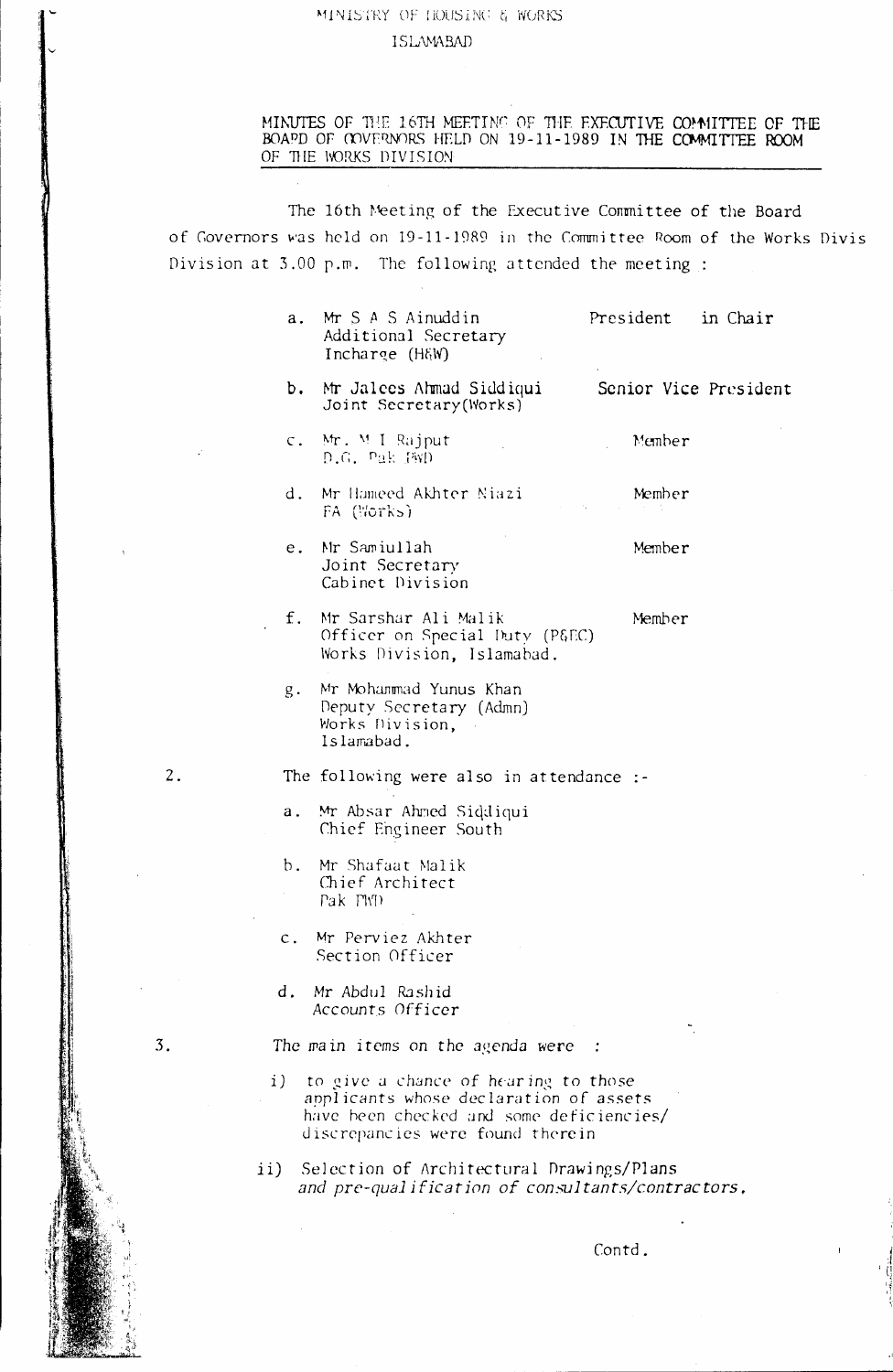The following applicants appeared before the Executive Committee and pleaded their case.

- Mr I H Rizvi  $a -$ Deputy Secretary (Retired) Ministry of Finance, Islamabad.
- Mr Ghulam Asghar Malik  $h_{-}$ Deputy Secretary (Retired)

2

### Mr I H Rizvi

Mr I H Rizvi DS (R) applicant for a Category-II house appeared before the Committee and informed that the house declared in his declaration of assets has already been disposed off. However, the legal formalities for sale deed could not be completed within the stipulated period of three months as required under the law due to his illness. He informed that now he has completed all the legal formulities and produced a copy of sale deed signed on 15 Oct 1989.

## **DECISION**

The Executive Committee informed the applicant that as he had finalised the sale deed after the cut-off date, therefore he could not be allotted a house on merit basis. However, keeping in view his circumstances, he will be allotted a house of his entitlement against the discretionary quota of the Executive Committee in the first phase (Extension-Sector I-8/3); as and when the land is made available by the CDA.

#### MR CHULAM ASGIAR MALIK

Mr Chulam Asghar Malik, an applicant for a Category-II house informed the Committee that the house declared in his assets is not a house but it is a plot on which a single room for storage of building material has been constructed. He produced a certificate issued by LDA in support of his claim.

#### DECISION

The Chairman Executive Committee informed the applicant that as he had appeared before the Committee without prior approval/notice and necessary documents were not available, therefore, his case would be considered in the next meeting of the Committee.

Contd.

 $4.$